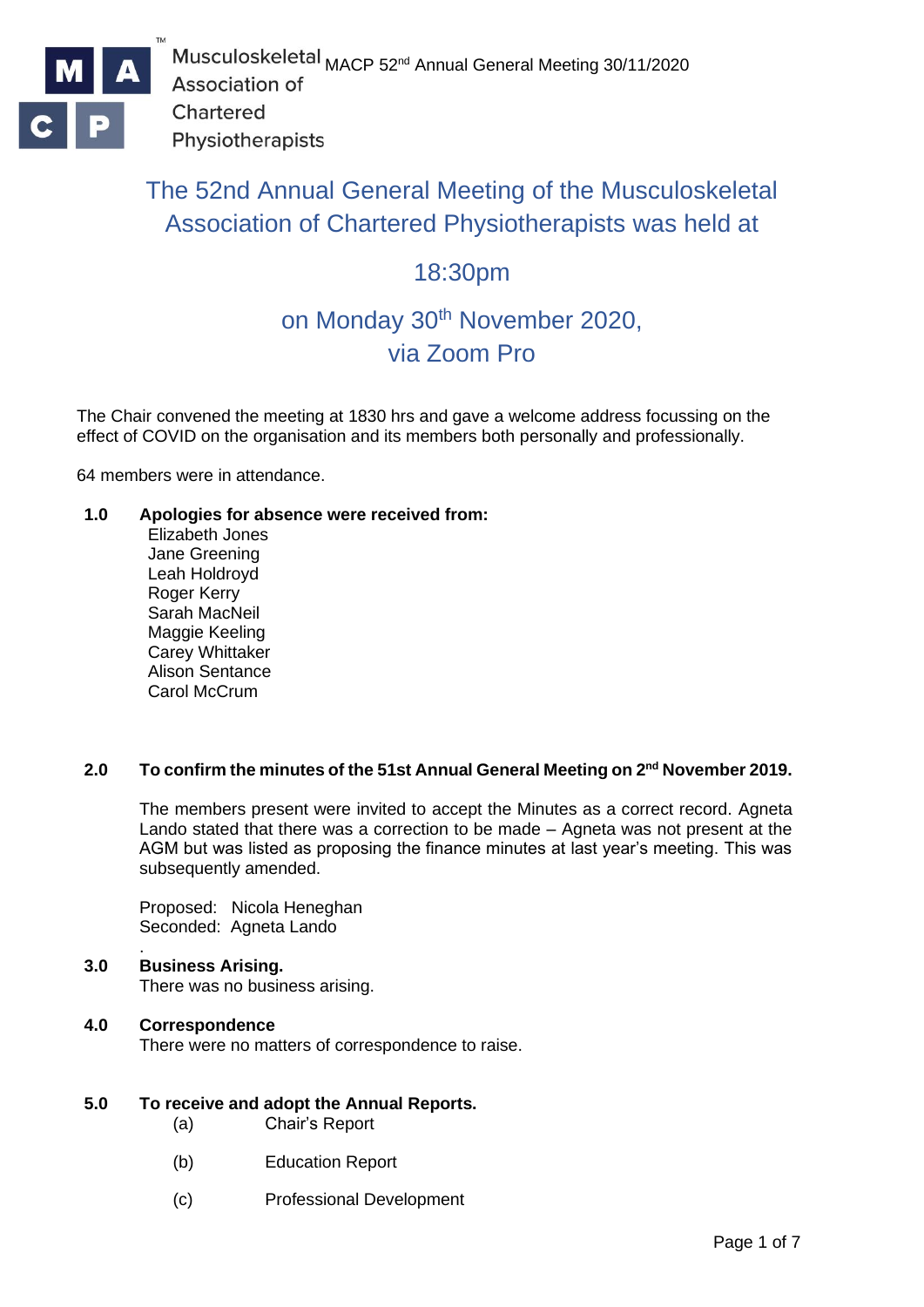

IOSKETETAT MACP 52<sup>nd</sup> Annual General Meeting 30/11/2020 Chartered

Physiotherapists

- (d) Communications Report including Digital and Social Media reports
- (e) Website Report
- (f) Professional Network / Diversity Report
- (g) Research Report
- (h) Knowledge Translation
- (i) IFOMPT Report
- (j) IFOMPT Report

The Chair advised those present that all reports, apart from her own, had been made available to the membership prior to the meeting. The Chair's Report was presented verbally by Helen Welch at the meeting and was published on the MACP Website later on the evening of 30<sup>th</sup> November 2020 after the AGM.

#### **Summary of the Chair's address:**

The Chair, Helen Welch (HW) covered the main objectives of the year, achievements to date and spoke about the Strategy Day in detail. HW touched on the revised Mission and Vision statement, that separate committees were convened within the Study Day to look in depth at Communications, Research, CEA & PDC.

HW also talked in detail about:

- Routes to Membership
- Advanced Practice Work Stream (a summary of where this has reached can be found in the Chair's report),
- Website and virtual platforms for courses and meetings and future digital developments
- Future developments 2020/2021
- IFOMPT & International Monitoring the IFOMPT strategic review, new member organisations, cervical framework and Life Membership awarded to three MACP members – congratulations to Ann Moore, Karen Beeton and Alison Rushton
- Affiliate memberships rose to 80

The Chair asked everyone to be timely with paying membership fees and for members to keep their profile details and contact information updated on the website.

The New Members were congratulated "Welcome to all the new members. The best is yet to come and the MACP will be there to help you." Quote from Chris McCarthy in the chat function.

Neil Langridge was unanimously voted onto the Executive Committee and HW thanked those stepping down from the committee for their tireless hard work: Aldo Russell de Boer, Carol Clark and Kevin Hall.

The Chair asked any members interested in joining the Executive Committee or its subcommittees to contact the MACP office  $-\text{admin@mapweb.org}$  or approach her direct: [chair@macpweb.org.](mailto:chair@macpweb.org)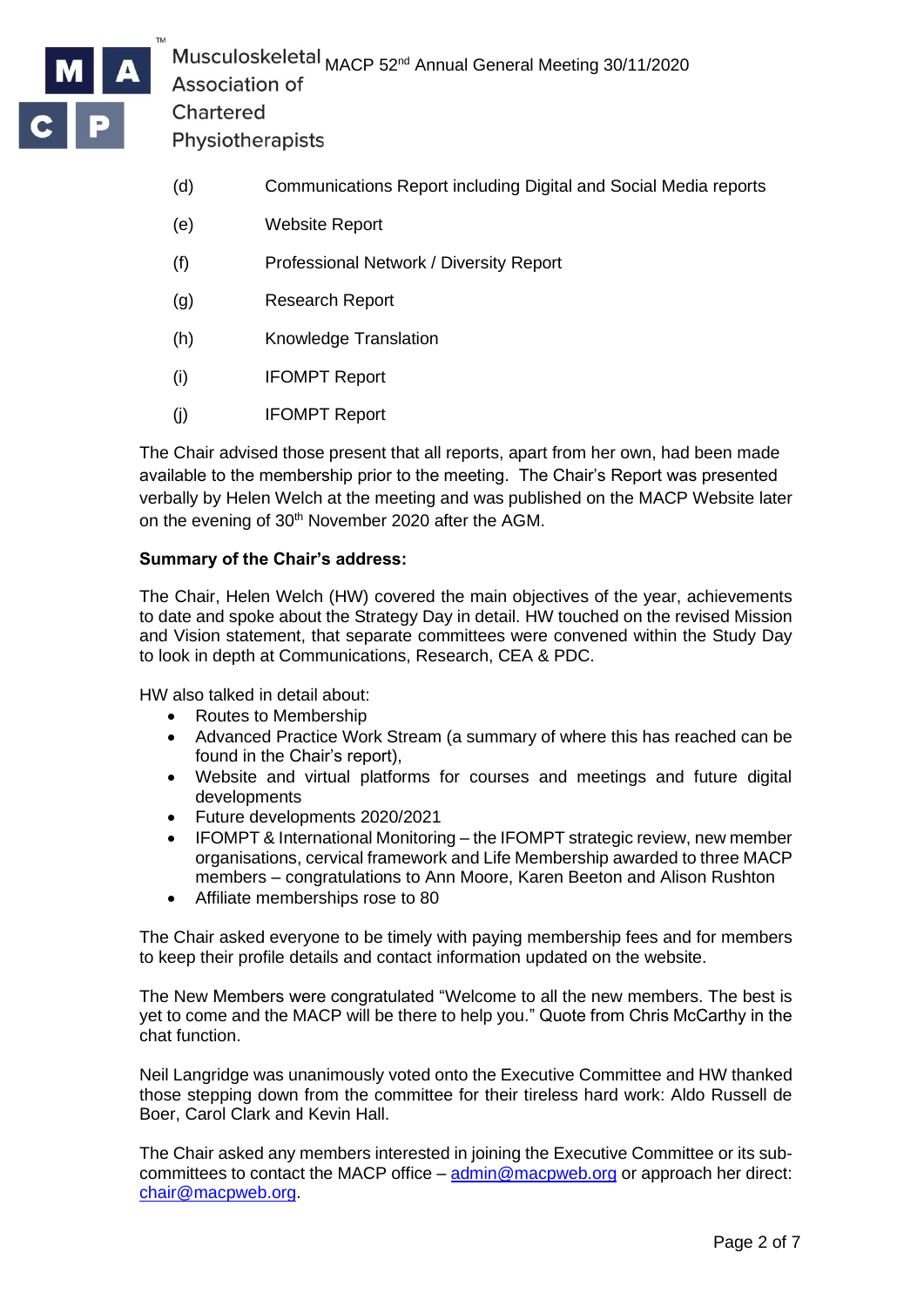

HW took great pleasure in announcing and congratulating three new MACP Fellows for 2020: Jayne Davies

Dr Nicola Heneghan Dr Carol McCrum

#### **5.1 Members questions regarding the Committee reports.**

Chris Mercer asked a question about Advanced Practice and also congratulated the Chair for her hard work in this area.

A question was asked by Alison Rushton about the education report and whether programmes required any support during COVID.

Agneta Lando asked about the accelerated route to membership and what are the criteria for people to apply for this? The Chair noted that the accelerated route was still under scrutiny and once passed through scrutineers and through MACP a procedural document will be produced.

Alison Rushton asked why the MACP was seeking HEI involvement on 1 rather than both portfolio routes?

Alison Rushton asked with regard to the research report - what was the evaluation conclusion from the exploration of research awards. The Chair confirmed that there will be a Task and Finish group to evaluate the awards and bursaries scheme. The outgoing Research Officer (Carol Clark) commented that the MACP is currently supporting two MACP members through their PhD's

Agneta Lando asked a question regarding the treasurer's report and why is there a 10% reduction of membership fees and has the MACP lost members? The Treasurer, Claire Small (CS), commented that she would cover this during the Treasurer's report.

The Reports were received and adopted:

Proposed: Chris Mercer Seconded: Aldo Russell de Boer

#### **Treasurer's Report:**

The Treasurer's annual report was presented verbally at the meeting by Claire Small and is published in full on the website.

#### Key points raised in Treasurer's report:

CS commented that it had been an interesting year with Covid stopping face to face courses but that despite this the MACP has fared well financially.

The vast majority of income continues to come from subscriptions but there has been a reduction in subscription numbers in the last 18 months.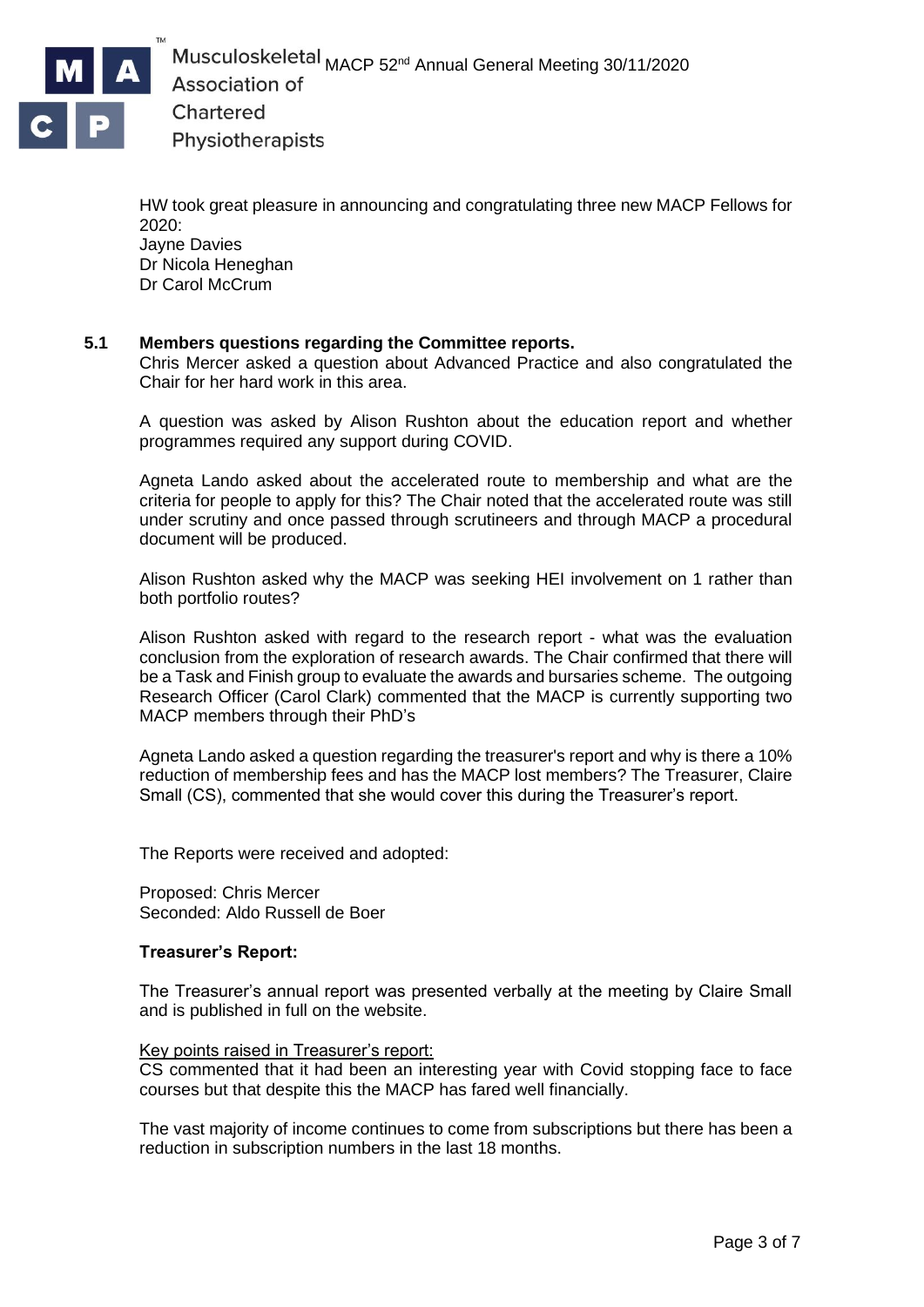

Physiotherapists

CS noted a revision of a fact in the report – that the MACP is administering some money from HEE for FCP training, as opposed to receiving this money as a research grant and clarified this point further.

Course income was significantly lower this year as many courses were cancelled due to Covid.

(Note from Jayne Davies – PDC Lead: more income will be generated now from courses due to zoom platform and that all courses in March to June inclusive had been cancelled. She added that the tutors have done an absolutely amazing job at changing their way of delivery onto Zoom from Sept 2020. The tutors commented that Jayne and the team have done an amazing job supporting the tutors to deliver their teaching in new and exciting ways.

CS mentioned that the expenditure on accounting services was greater this year to make the organisation more financially stable and professional.

Another significant expense was the strategy review day – this is an expense which will only occur every 5 years.

Income for 1st July 2019 – 30th June 2020.

- £147,063 subscriptions
- £44,000 from courses thanks to Jayne Davies and her PDC sub-committee.
- £8,000 from CSP for mentorship programme

Expenditure for 2018-19.

£164,960 This year there is a loss of £21,623

Balance at 30th June 2018 £312,281

Balance at 30th June 2019 £290,658

There was a decision after 16/17 to spend some of the capital reserves on website and digital infrastructure, membership benefits.

Claire is happy to hear from members about where they feel the bank balance should be sitting – and their thoughts on the balance between using and maintaining resources.

Consideration of other revenue streams:

- Increasing membership especially the affiliate membership stream and making sure we maintain membership benefits that are useful to clinicians
- New courses / webinars
- CPD portal and portfolio for FCP and AP

Questions from the Floor about the Treasurer's Report:

• Nicola Heneghan had asked a question prior to the AGM about the Elsevier award money that wasn't used in 2019 and whether it should be used to fund the 2 submissions which were made in 2020 rather than just the one that was granted. The Treasurer responded that each year Elsevier award us £5000. With regards to the Elsevier award in 2019 no award was made and in 2020 there were indeed 2 submissions but only 1 award made. The reason why it was decided not to roll over the funds was that for 2020 no moneys were received from Elsevier for this award. CS noted that if more money were to come through from Elsevier the award would be advertised as an opportunity to all members again and that monies are not always rolled over.

#### **6.0 Amendments to the Constitution**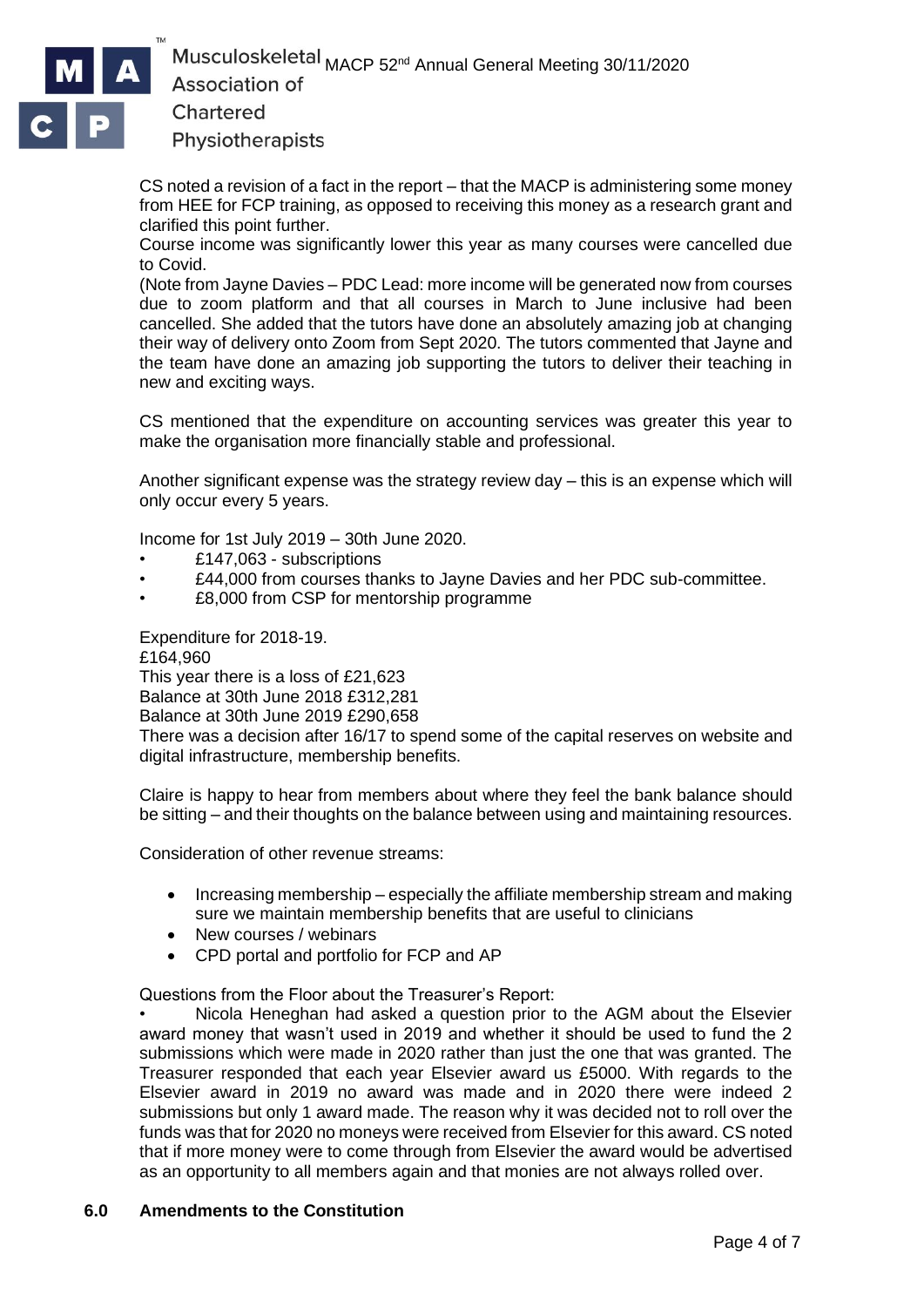

There were no proposed changes to the constitution.

# **7.0 To receive and adopt the Treasurers Annual Report and the Balance Sheet for the year ended June 2020.**

Proposed: Chris McCarthy Seconded: Agneta Lando

## **8.0 To appoint auditors for the year ending June 2021.**

C Small noted that Kirkwood are now being used for bookkeeping to lessen the burden on the MACP Administrator and also to add a layer of financial integrity and to have an overview, understanding and knowledge of accounts.

C Small proposed that the MACP accounts for the year ending June 2021 be prepared by Kirkwood Wilson**.** 

Proposed: Nicola Heneghan Seconded: Agneta Lando

#### **9.0 Presentation of New Members Awards**

The Chair advised those present that there had been 46 new members who had joined the MACP in 2019-2020.

#### **10.0 To elect new and re-standing executive committee members.**

The following nominations were received for the vacancies on the Executive Committee: **Name**

Neil Langridge

The following members were standing for re-election on the Executive Committee: **Name**

**N/A**

The members present at the AGM agreed to accept the above nominations by an electronic poll and Neil Langridge were duly elected to serve on the Executive Committee.

H Welch thanked Kevin Hall, Carol Clarke and Aldo Russell de Boer for their dedication and work over the last few years.

#### **11.0 CPD Awards**

#### **CPD & Education Awards**

**Level 1 Winners:**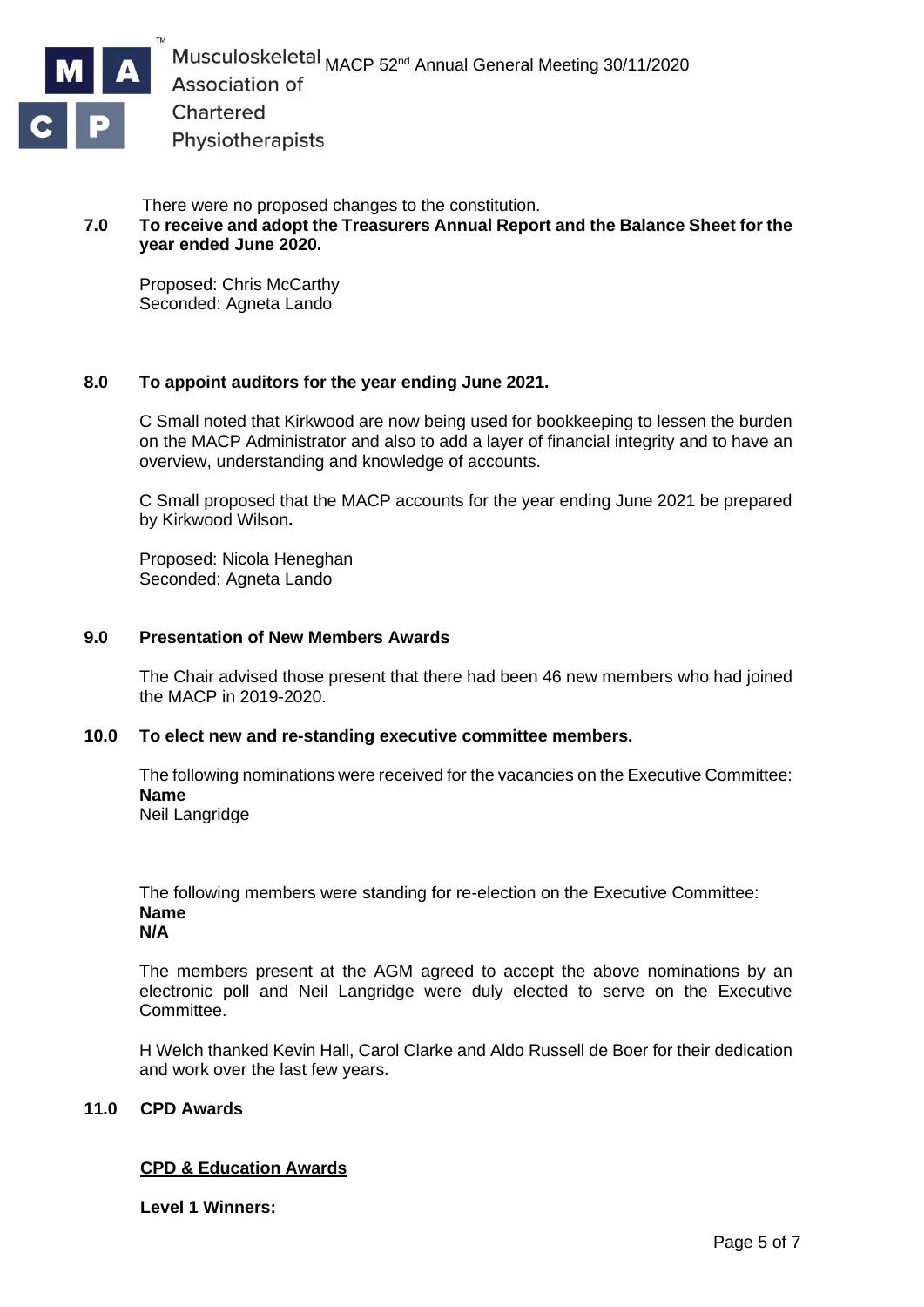

#### Matteo Scorsone

Wayne Kitchener

#### **Level 2 Winners:** No submissions

**Level 3 Winners:** No submissions

#### **MSc/PgD Student Bursaries:**

Aimee Appleby Michael Challis Balavinoth Ketheeswaran Derrick Ho Christopher Dorey Matthew Dixon Naomi Hodson Rebecca Morrell Vasileios Tyros

#### **Research Awards**

#### **Level 1 Winners:**

Michael Mansfield

Helen Oakes

Matthew Willett

#### **Level 2 Winners:** Eleanor Jones

# **Level 3 Winners:**

Rachel Chester

#### **Maitland Fellowship:** No submissions

## **Student Research Awards:**

Mattia Zappala Morissa Livett Isabelle Baumann Ahmed Maarabouni Frode Tjoestolvsen

# **Greg Grieve Award**

No submissions

#### **Elsevier Award** Nicola Heneghan

**IFOMPT 2020 Travel Awards**